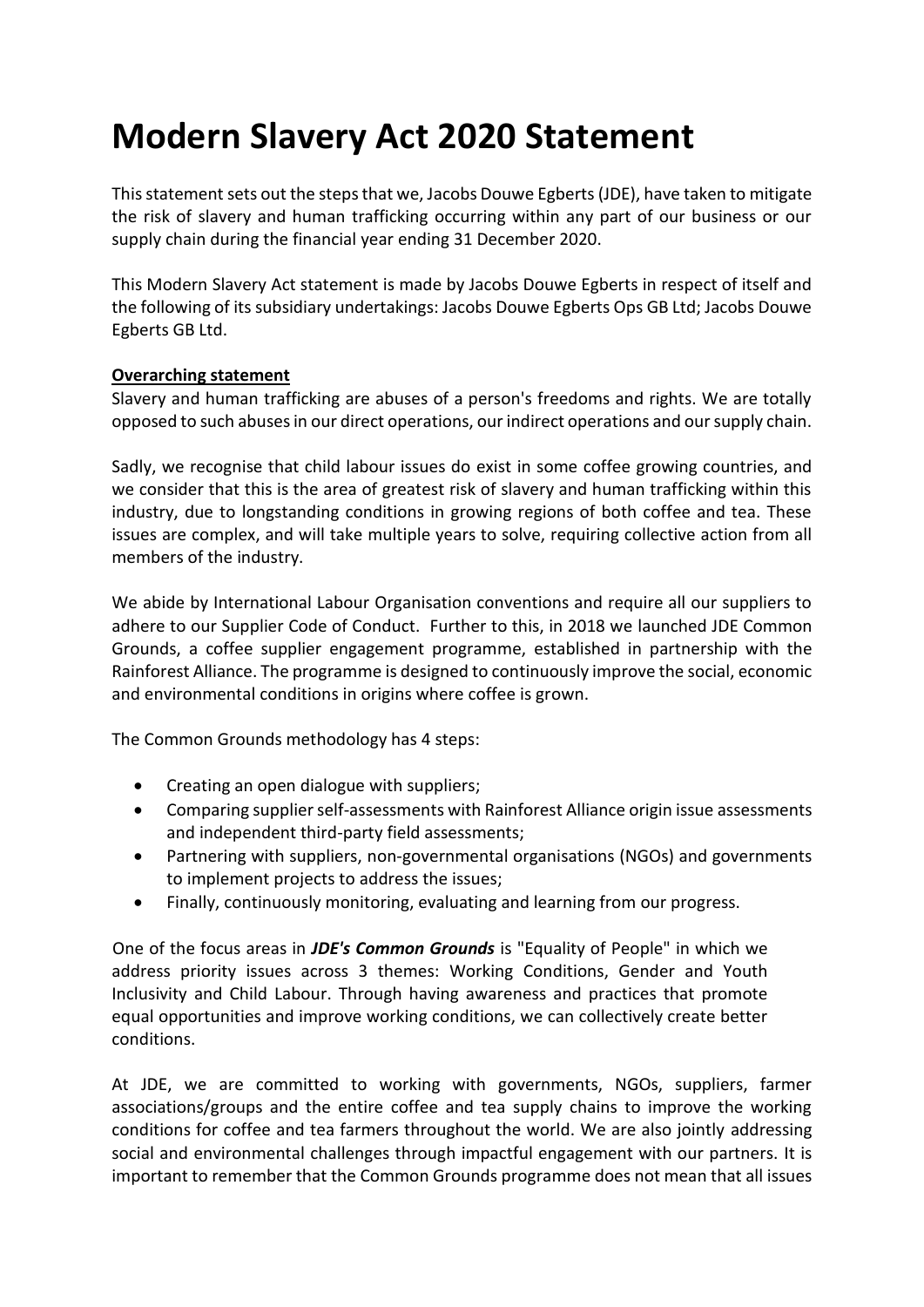in the coffee supply chain are solved at once. The methodology is designed to identify issues that may be overlooked in more traditional sourcing models, and to jointly tackle them in a structured and collaborative way.

## **Our Business**

JDE is a global coffee and tea business serving consumers in more than 100 markets. In 2020, we employed on average 15,000 associates across more than 44 locations.

#### **Our supply chains**

JDE purchases coffee and tea from many different suppliers including international coffee traders, local exporters, and farmer associations.

With respect to coffee & tea sourcing, JDE is committed to working towards the following goals through the Common Grounds programme:

- Working towards 100% responsibly sourced green coffee and tea by 2025;
- Working towards 100% responsibly sourced palm oil by 2025;
- Directly reaching over 500,000 smallholder coffee and tea farmers by 2025;
- Investing €10 million over 5 years to improve smallholder farmers' access to finance through the IDH FarmFit Fund.

The programme works by:

- Supporting global partnerships and origin programmes to address the most challenging coffee and tea sustainability issues;
- Purchasing certified and verified coffee and tea with internationally recognized standards such as: UTZ, Rainforest Alliance, Fairtrade, 4C and the Ethical Tea Programme;
- Partnering directly with our suppliers to recognise issues where they may exist and commit to addressing them, including working conditions and the protection of natural resources, via our Supplier Code of Conduct which JDE suppliers sign to say they support compliance with our Codes, including our code prohibiting illegal labour practices.

Since 2018, the Rainforest Alliance has been supporting JDE in the design and implementation of *Common Grounds* and its predecessor, the Supplier Initiative. As well as designing the tools and approaches, they have supported the monitoring and evaluation of the implementation.

Through this process of continuous improvement, we ask our direct suppliers to respond to a self-assessment, inviting them to share the challenges they are aware of in their supply chain as well as recommend possible action plans to address these challenges. To complete our due diligence and risk mapping process we compare supplier risk assessments with independent Origin Issue Assessments conducted by the Rainforest Alliance and where needed carry out third party targeted assessments on the ground for a final independent opinion on the issues raised.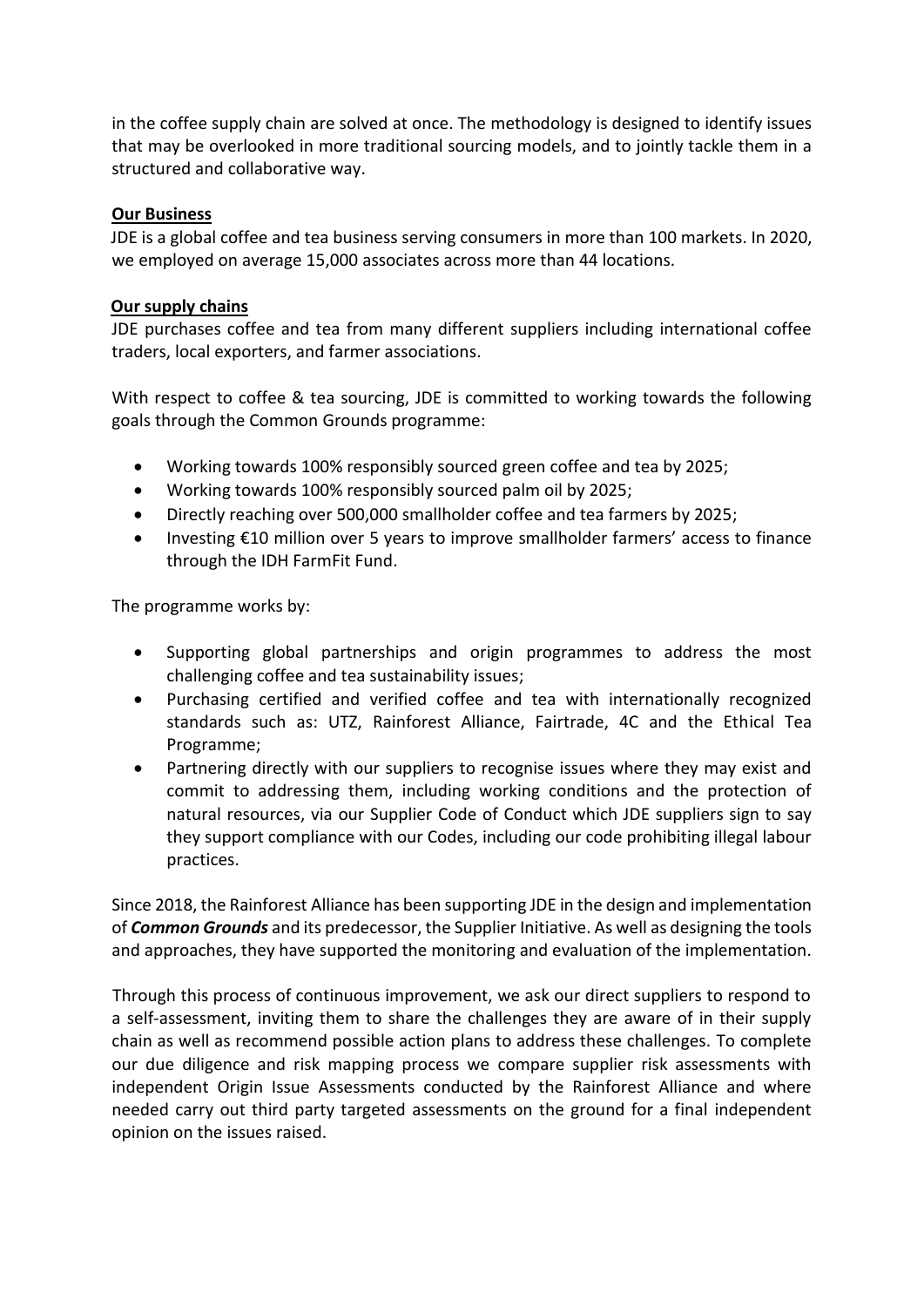This triangulation exercise helps JDE to define priority areas to address in the form of collaborative continuous improvement projects. We partner with farmers, suppliers, NGOs and Governments to address priority challenges through corrective measures and remediation programmes. This assessment process is repeated every two years, allowing us to incorporate learnings for future interventions.

One such example of a continuous improvement project is in Masaka & Rwenzori in Uganda, where in November 2019, we set up a project partnering with Kyagalani Coffee Ltd (supplier), the Rainforest Alliance and Community Empowerment for Rural Development (CEFORD) with co-funding from the Dutch Government. The project focuses on Uganda Coffee Communities: Promoting Child Education will run from 2019 – 2023. The objective of this project is to address root causes related to education, poverty and harmful traditional practices by awareness creation on these themes, showcasing the value of education and reducing poverty by improving income from coffee. Combining social, educational and economic aspects in one project will ensure that we create an enabling environment for the long-term eradication of child labour in the area.

More recently in November 2020, under the Common Grounds programme, The Coffee Alliance provided essential relief for smallholder coffee farmers and their families following Hurricanes Eta and Iota in Honduras. The Coffee Alliance brings together CoHonducafe, Fundacion CoHonducafe and USAID to: promote sustainable coffee production, protect natural resources, improve socio-economic development, and foster climate change resilience. The essential relief provided by The Coffee Alliance included support with clothing, food, biosafety kits and personal care kits in the most affected areas (Lima, Chamelecon, San Pedro). The programme also carried out boat rescue missions and provided basic medical assistance, reducing the incidence of diseases.

#### **Relevant policies**

In keeping with our commitment to act with integrity in all our business dealings, many of our existing policies address the risks of slavery or human trafficking in any part of our business or our supply chains.

Our relevant policies include:

- Associate Code of Conduct
- Supplier Code of Conduct
- Speak Up Policy
- Responsible Coffee Sourcing Principles

In our Supplier Code of Conduct, which is available in 17 different languages, relevant sections cover: 'Health, Safety and Respect', 'Fair, Ethical Relationships with Others', 'Conflict of Interest Avoidance', 'No Corrupt Practices' and 'Good Corporate Citizenship'.

Our Codes of Conduct set out the behaviours we expect from associates and suppliers in their dealings with employees, colleagues, customers, consumers, suppliers, agents, intermediaries, advisers, governments and competitors. All associates and suppliers are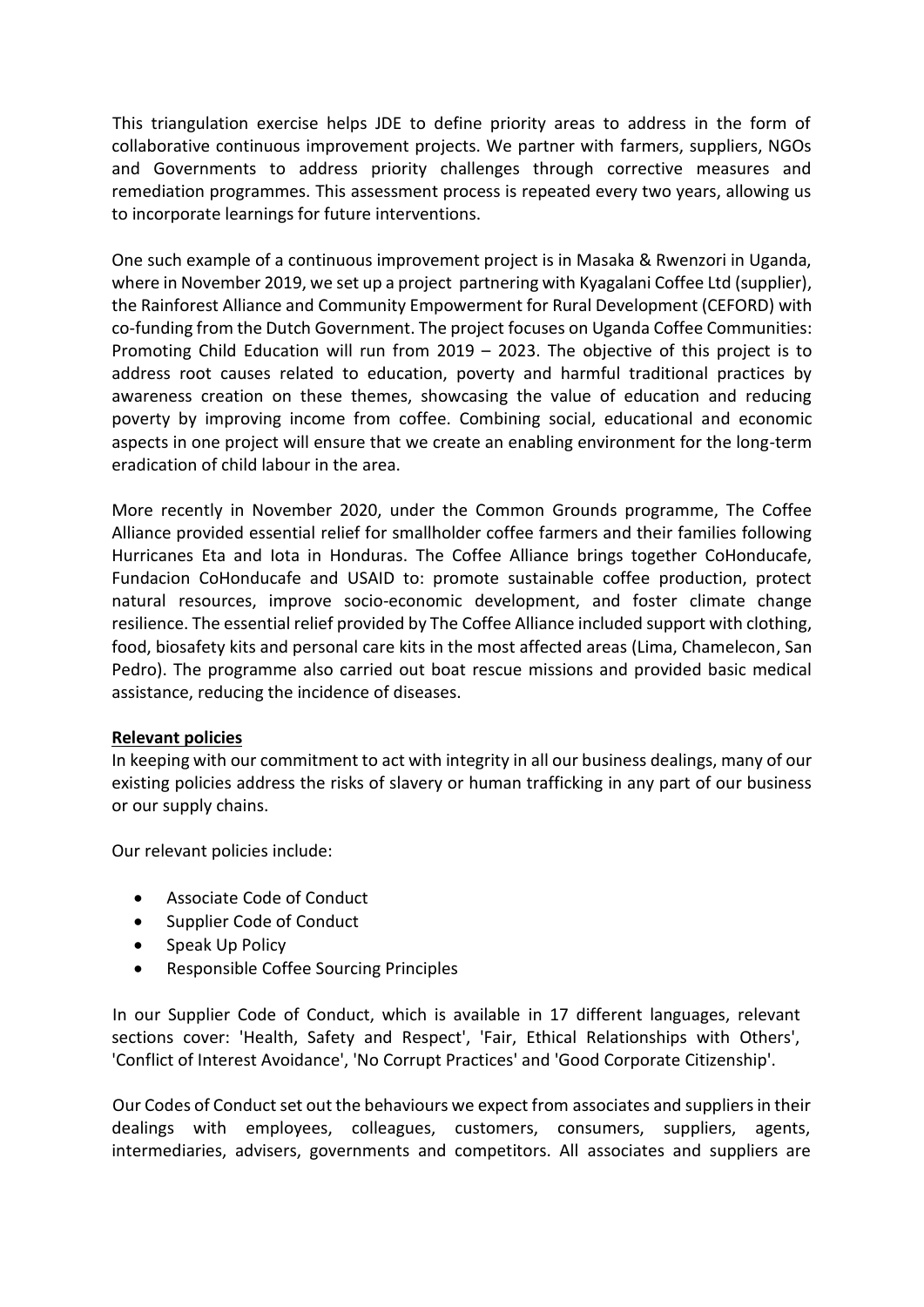expected to act with integrity and in accordance with the standards of behaviour set out in the Codes of Conduct.

We provide guidance and training to support associate understanding of expected behaviour, particularly in respect of their business decisions and the Code of Conduct. We encourage associates to raise concerns and we have a Speak Up Policy allowing associates, suppliers and third parties to report anonymously, or to seek advice or information on any actual or perceived illegal or non-compliant acts.

Freedom of association and the right to collective bargaining is a core labour standard that we respect as guided by the International Labour Organization (ILO). We apply our employment practices in line with, and in certain aspects, exceeding the requirements of local legislation.

## **Risk assessment and due diligence**

The risk of slavery and human trafficking within our own organisation is mitigated as a result of strict policies and procedures as well as the oversight built into our business operations and the knowledge and skills of our staff. We assess risk based on several factors including geographical risk indices pertaining to human rights, the level of supply chain control, external governance factors and levels of political stability.

Our Supplier Code of Conduct enables us to monitor the social, environmental and economic standards in our coffee bean and tea leaf supply chain, from farms through to the bean and leaf processing facilities that produce the finished products ready for shipping.

To influence further throughout the wider supply chain, we encourage our suppliers to evaluate their suppliers and sub-contractors against our requirements. Our sourcing decisions including the choice of suppliers includes a consideration of the sustainability practices and performance of that supplier. We believe that dialogue and engagement with suppliers is a better way to improve conditions at origin than to terminate, which means we then have no influence to drive improvement.

#### **Training and awareness**

General awareness training is available throughout the organisation relating to the Codes of Conduct. We further provide guidance and training to support employee understanding of expected behaviour, particularly in respect of their business decisions.

Through this training we ensure that associates are able to use *Common Grounds* to build upon JDE's rich legacy of public-private partnerships, supporting smallholder farmers for over 20 years in more than 15 countries working towards eradicating modern slavery in the supply chain.

#### **Effectiveness and performance review**

We do not have key performance indicators specifically in relation to slavery or human trafficking as any instance would be expected to be a non-compliance and breach of